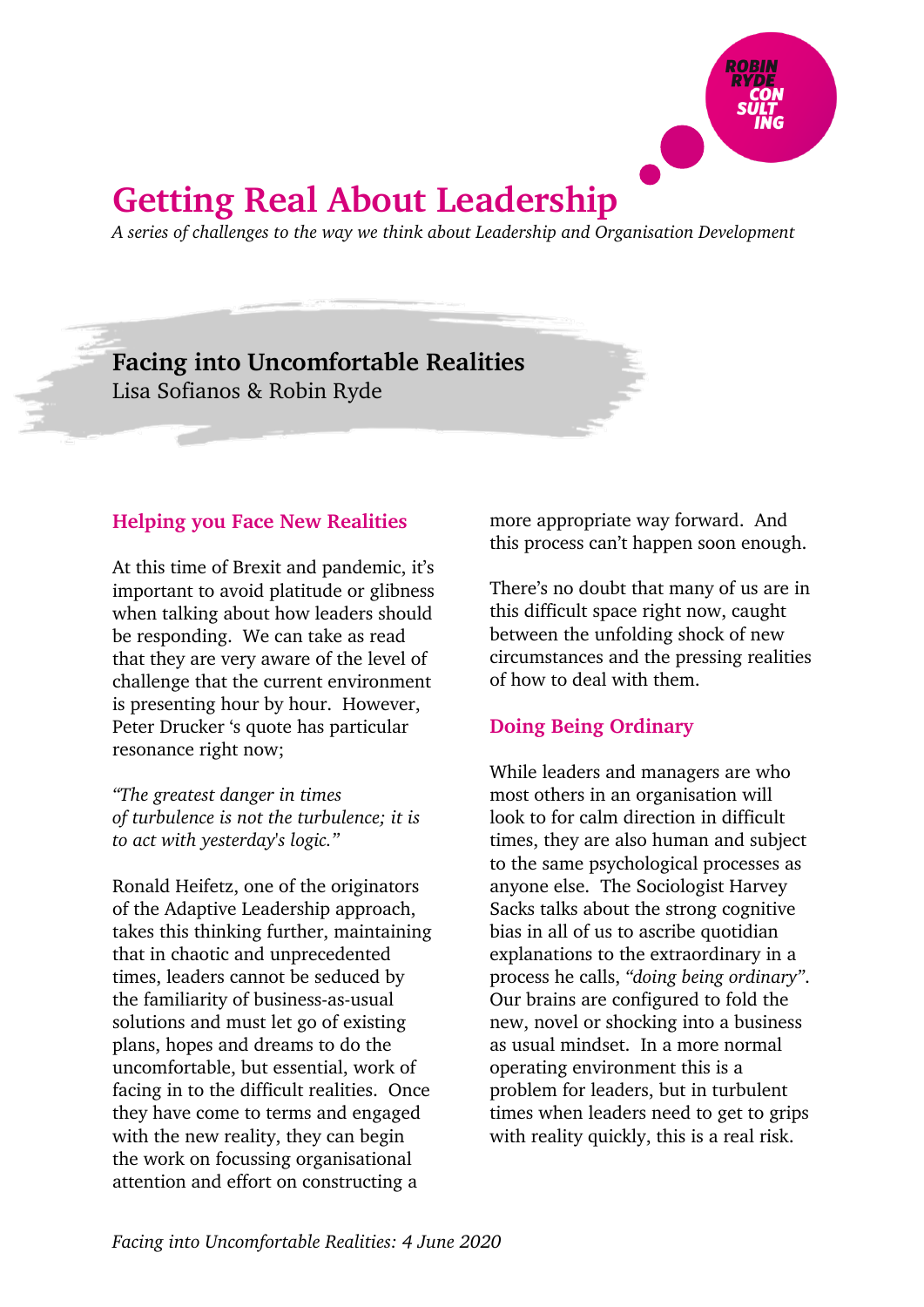Organisational culture can also sing a siren song to leaders, entrenching them in ideas that certain activities or directions are off the table as, "not the way we do things around here" and even "not how we think about things around here." This may have contributed to the handling of the Covid-19 crisis, for example, the apparent invisibility, at least for a critical few weeks, of migrant worker dormitories in Singapore, and the serious outbreak in UK care homes.

With the large-scale global move of hundreds of millions of employees from working in offices to working from home, we see long-standing cultural tenets being exploded. But importantly it took a global pandemic to disabuse leaders and managers of the notion that it was not possible at scale.

At this moment, we have a picture of leaders, potentially isolated in their own homes, dealing on a personal and professional level with an unfolding and radical situation like nothing we have ever experienced, needing to face difficult realities and subject to psychological processes that want to pull them back into the familiar territory of "yesterday's logic".

#### **Powerful Questions to Ask Yourself**

Perhaps you should consider asking yourself questions along these lines:

- 1. **What realities are you not currently facing?** For example, that the organisational strategy might, in fact, need to radically change
- 2. **What might you need to let go of in order to move forward?** For example, an important personal project in which you have invested time and energy, but now needs to go on the back burner
- 3. **What parts of your culture are holding you back?** For example, does your organisational culture need to become more comfortable with failure and error in order to encourage experimentation?

Notwithstanding their isolation, leaders cannot answer these questions alone. They also need to put in place the conditions to hold the provocative and challenging conversations that can move them out of their comfort zones and into the uncomfortable reality. This requires dialogue with their teams, colleagues, coaches and mentors to begin this work along with a whole new way of communicating to balance challenge, accountability and trust.

**If you are interested in talking to us about these ideas or the work we do please get in touch with us robin@robinrydeconsulting.com and lisa@robinrydeconsulting.com**